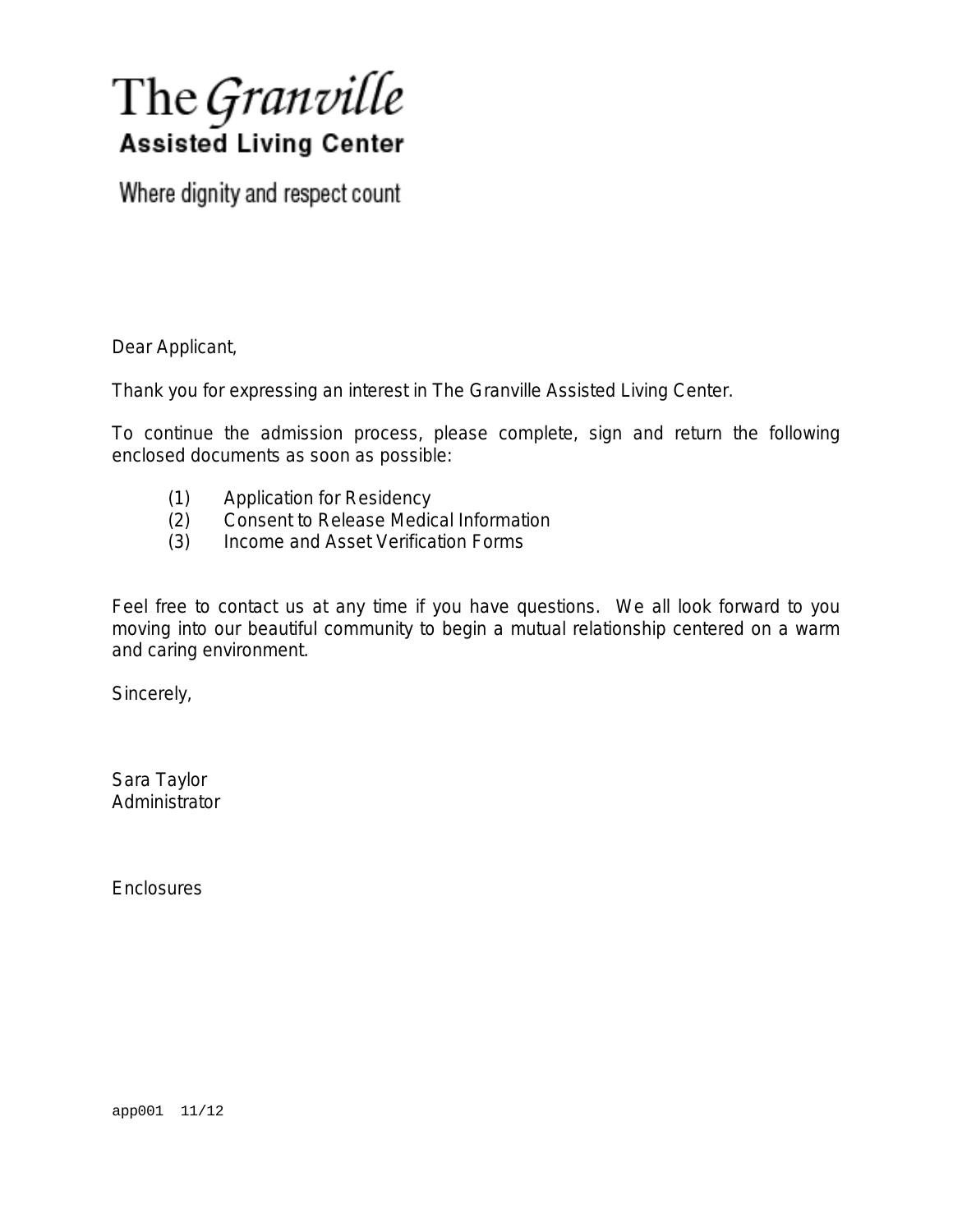## **THE GRANVILLE ASSISTED LIVING CENTER**

## **Admission Procedure**

To better understand the procedures necessary to complete the admittance process, please review the following steps:

*STEP ONE:* All of our Residents must meet certain income quidelines as well as physical ability guidelines. The first packet you receive will contain several forms which must be filled out, signed and returned to The Granville. Please fill out the Application for Residency Form as completely and accurately as possible.

The Consent to Release Medical Information also must be signed and returned to us. This form will allow us to contact your physician regarding the general status of your health, the medications you are currently taking, and the ability of The Granville to meet your needs.

To verify that income guidelines are met, we must have a separate Income or Asset Verification Form for **EACH** and **EVERY** source of income (social security, pension, etc.) and **EACH** and **EVERY** location of assets (bank, investment company, etc.). We will send these forms out to the agency or institution you indicate so it is not necessary to fill in any payment amounts or bank account balances. We can use the current year's award letter from the Social Security Administration to verify social security income*. Please call the Social Security Administration to obtain an Award Letter at no charge. The local SSA phone number is 1-866-563-9469. We must receive all forms back in our office before we can proceed with the admission process.* 

**STEP TWO:** After the physician statement and the verification forms have been mailed out, completed and returned to our office, our Resident Services Director will call you and set up an appointment for an assessment.

**STEP THREE:** The next step is signing the Residency Agreement. This is the legal document required before move-in. It will spell out the financial terms, services provided by the facility, and how to terminate the Agreement. In addition, you will receive copies of our Admission and Discharge Procedures, Resident Rights, House Rules, and Grievance Procedures. At this time, we will let you know your move-in date. We will need a check for your first month's rent and security deposit. If you move in the middle of the month, the rent will be prorated.

*STEP FOUR:* Upon move in you will meet with our Resident Services Director to develop a personal plan of care. This will identify the Resident's needs and the services The Granville will provide to meet those needs.

If you have any questions please contact our Administrator, Sara Taylor, at 303-274-4400.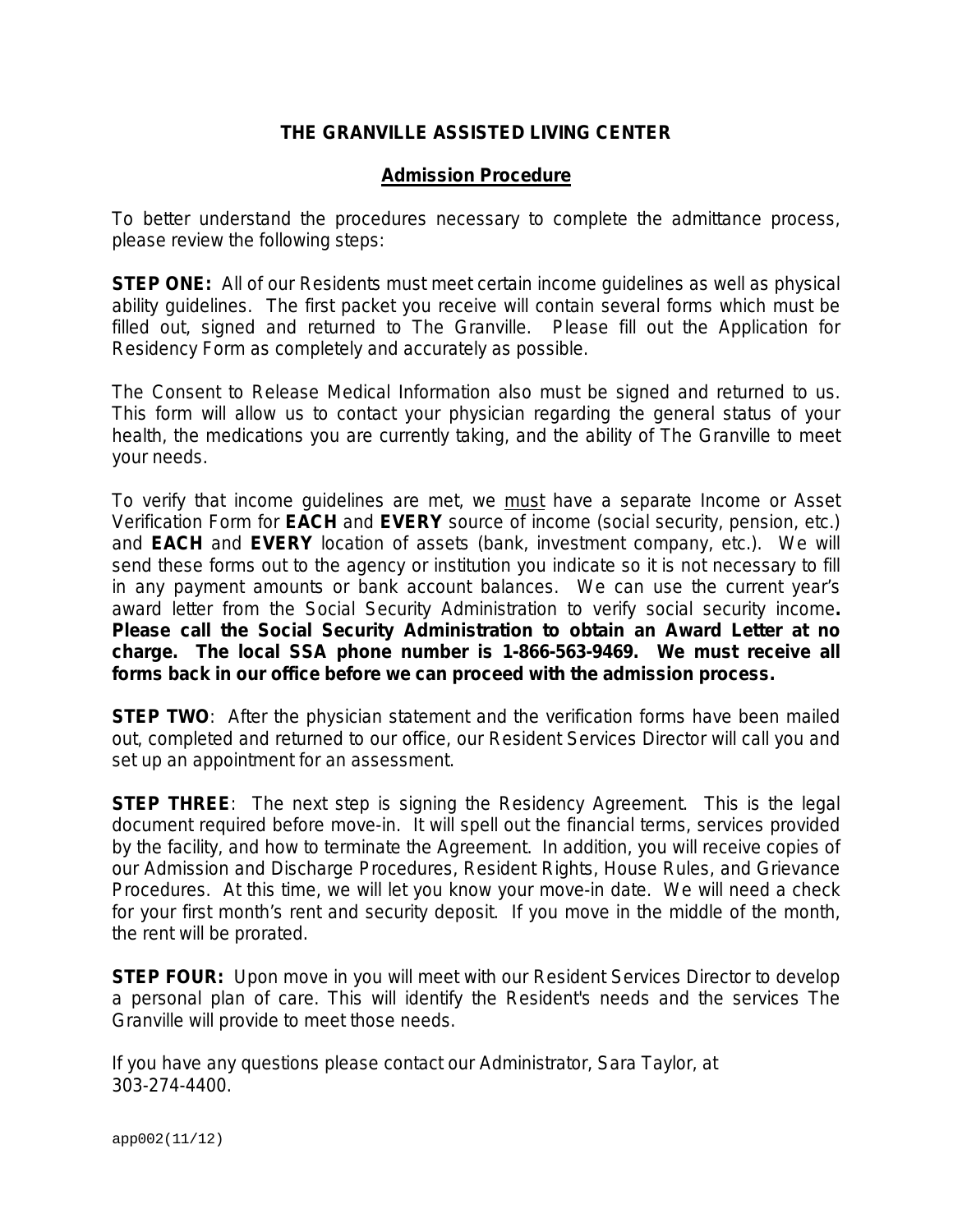## **THE GRANVILLE ASSISTED LIVING CENTER Application for Residency**

|                                                                                                                                                                                    | 10011011101100100110                                                                                                    |
|------------------------------------------------------------------------------------------------------------------------------------------------------------------------------------|-------------------------------------------------------------------------------------------------------------------------|
|                                                                                                                                                                                    |                                                                                                                         |
| <b>I. GENERAL INFORMATION</b>                                                                                                                                                      |                                                                                                                         |
|                                                                                                                                                                                    |                                                                                                                         |
|                                                                                                                                                                                    |                                                                                                                         |
|                                                                                                                                                                                    |                                                                                                                         |
|                                                                                                                                                                                    |                                                                                                                         |
| Date of Birth $\frac{1}{\sqrt{1-\frac{1}{2}}}$                                                                                                                                     | Age ______                                                                                                              |
|                                                                                                                                                                                    | Sex M F                                                                                                                 |
| Marital Status: Single / Married / Widowed / Divorced                                                                                                                              | (please circle)                                                                                                         |
|                                                                                                                                                                                    | How did you hear about The Granville: Prime Time for Seniors/ Yellow Pages/ Seniors Blue Book/                          |
|                                                                                                                                                                                    | Present Living Arrangements (please circle) House / Apartment                                                           |
|                                                                                                                                                                                    | (Alone / With Relatives                                                                                                 |
| Is the applicant a full time or part time student?<br>Have you been convicted of a felony in the past 10 years?<br>Do you smoke?<br><b>Primary Contact for Application Process</b> | Yes or No<br><b>Please Circle One</b><br><b>Please Circle One</b><br>Yes or No<br>Yes or No<br><b>Please Circle One</b> |
|                                                                                                                                                                                    |                                                                                                                         |
|                                                                                                                                                                                    |                                                                                                                         |
|                                                                                                                                                                                    |                                                                                                                         |
|                                                                                                                                                                                    |                                                                                                                         |
| *Power of Attorney Yes / No                                                                                                                                                        |                                                                                                                         |
| *Guardianship<br>Yes / No                                                                                                                                                          |                                                                                                                         |
| *Conservatorship Yes / No                                                                                                                                                          |                                                                                                                         |
|                                                                                                                                                                                    |                                                                                                                         |

\*Please attach copies of documentation showing POA, guardianship, and/or conservatorship, if applicable.

app003 (11/12))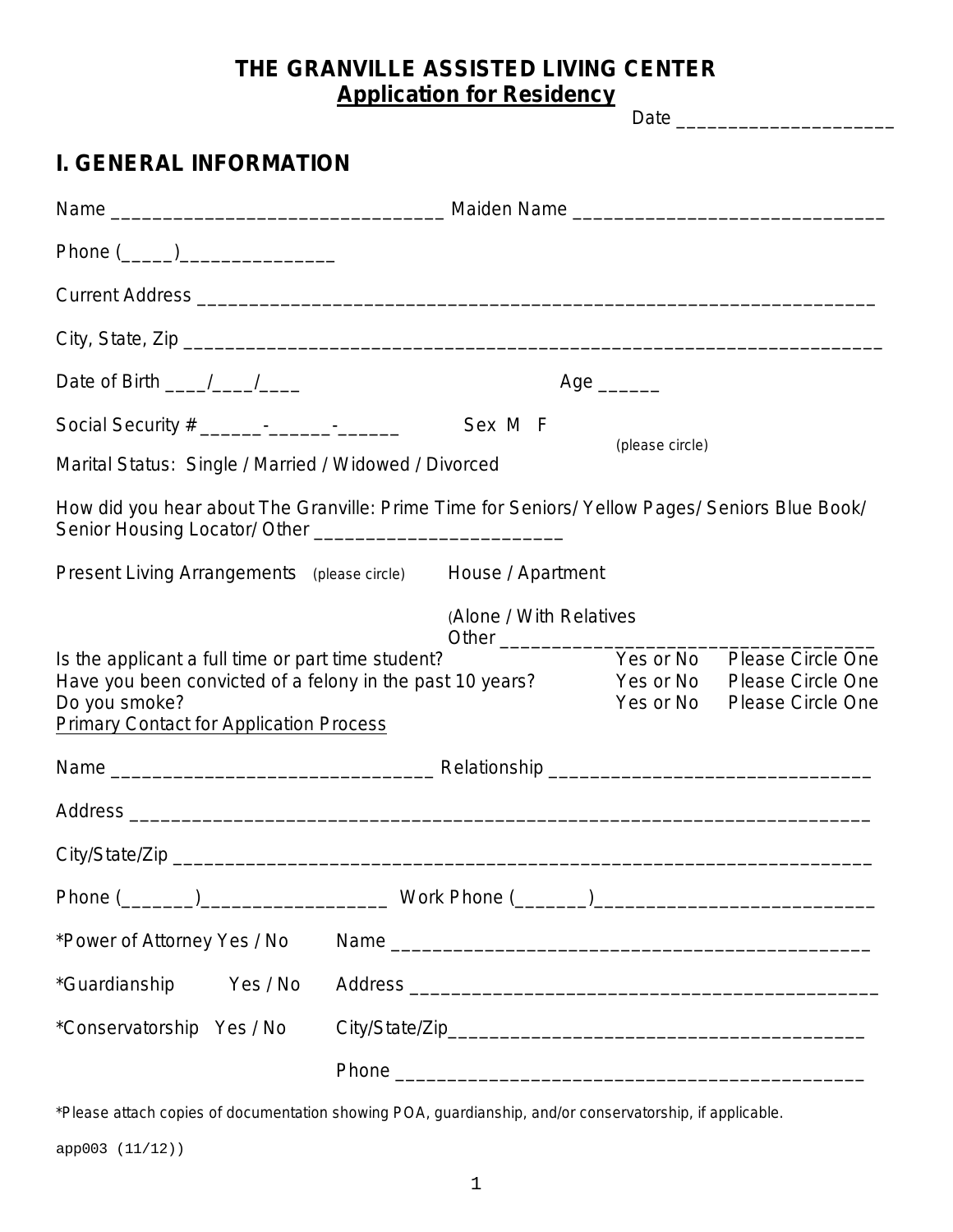# **II. MEDICAL INFORMATION**

| Diagnosis (you must include any mental illness diagnosis): ______________________ |
|-----------------------------------------------------------------------------------|
|                                                                                   |
|                                                                                   |
|                                                                                   |
|                                                                                   |
| <b>Medications -- Prescribed</b>                                                  |
|                                                                                   |
|                                                                                   |
| <u> 1989 - Andrea Stadt Britain, amerikansk politik (* 1958)</u>                  |
| Non-Prescription Medications (such as pain relievers, antacids, vitamins)         |
|                                                                                   |
| Please continue on back if more space is needed.                                  |
| <b>INSURANCE INFORMATION</b>                                                      |
| HMO Provider? Kaiser Secure Horizons TLC Other<br>(circle if applicable)          |
|                                                                                   |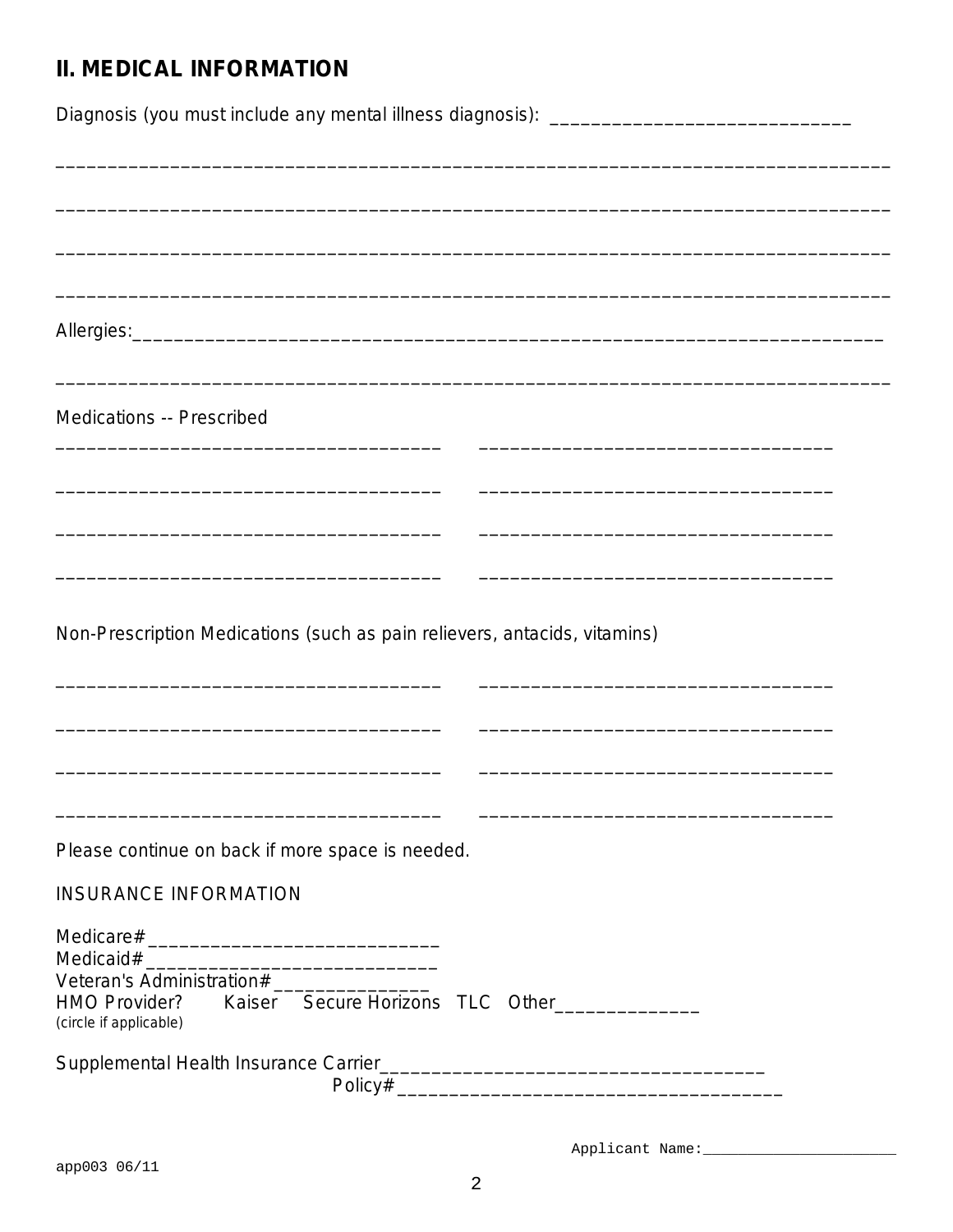# **EMERGENCY INFORMATION CONTACT SHEET**

|                                                                                   | Apt. #:                                                         |
|-----------------------------------------------------------------------------------|-----------------------------------------------------------------|
|                                                                                   | Soc. Sec. #: ____________________<br>Phone number______________ |
| <b>Emergency Contact</b>                                                          |                                                                 |
|                                                                                   |                                                                 |
| Address __________________________________City/State/Zip _______________________  |                                                                 |
|                                                                                   |                                                                 |
|                                                                                   |                                                                 |
|                                                                                   |                                                                 |
|                                                                                   |                                                                 |
|                                                                                   |                                                                 |
|                                                                                   |                                                                 |
| Physician Name and Clinic                                                         |                                                                 |
|                                                                                   |                                                                 |
|                                                                                   |                                                                 |
|                                                                                   |                                                                 |
|                                                                                   |                                                                 |
|                                                                                   |                                                                 |
| Living Will Yes______ No______ (If yes, please attach)                            |                                                                 |
| Do Not Resuscitate Order Yes _____ No____ (If yes, please attach)                 |                                                                 |
| Durable Medical Power of Attorney Yes ______ No______ (If yes, please attach)     |                                                                 |
| Religious Preference ________________________________Clergy's Name ______________ |                                                                 |
|                                                                                   |                                                                 |
|                                                                                   |                                                                 |
|                                                                                   |                                                                 |

Applicant Name: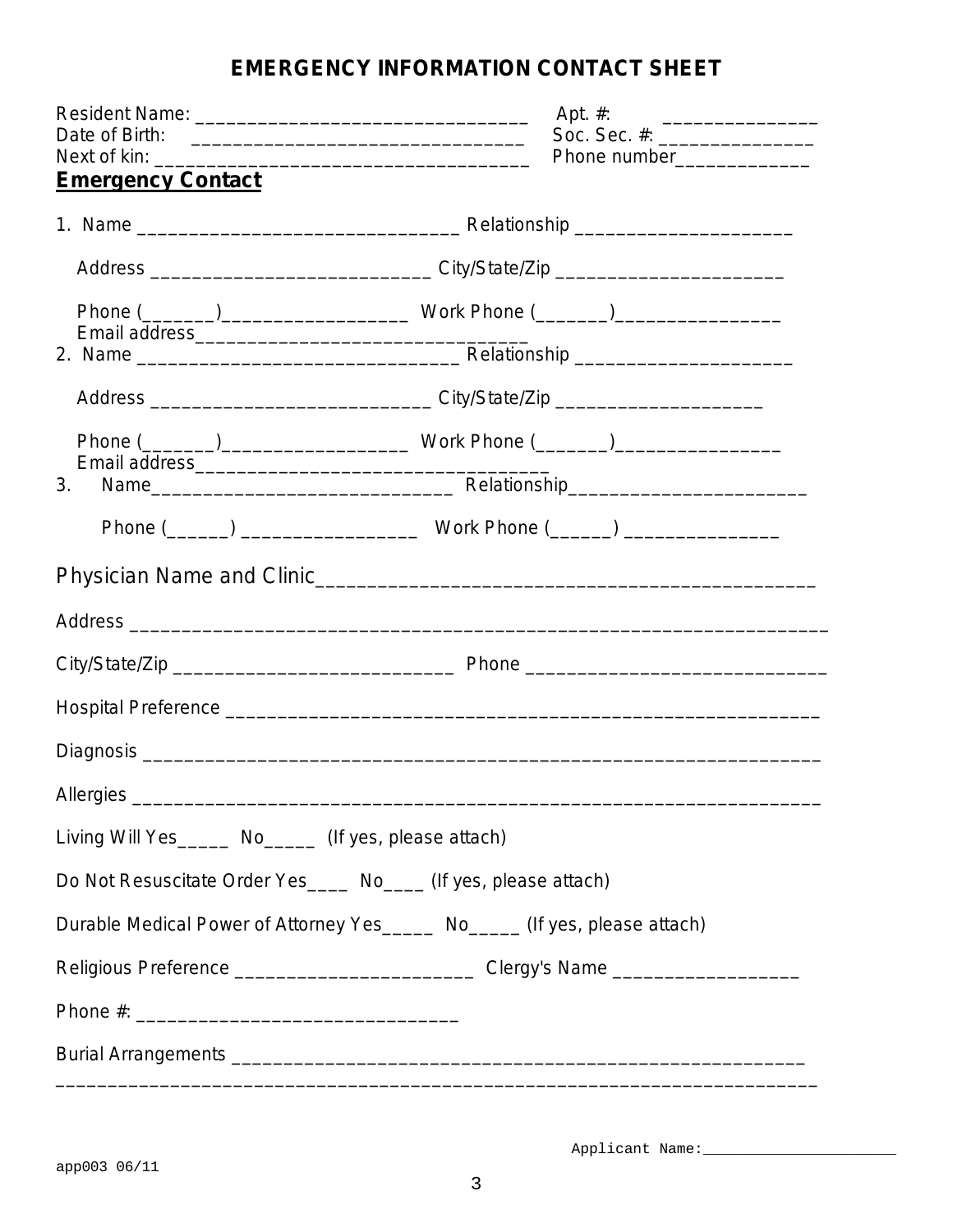# **III. PHYSICAL STATUS**

| 1. Are you able to walk without assistance? Yes No                                                                                     |        |
|----------------------------------------------------------------------------------------------------------------------------------------|--------|
| Are you able to walk with a cane? ______ walker? ______                                                                                |        |
|                                                                                                                                        |        |
| 2. Are you able to bathe without assistance? Yes No                                                                                    |        |
|                                                                                                                                        |        |
| 3. Are you able to dress without assistance? Yes No                                                                                    |        |
|                                                                                                                                        |        |
| ,我们也不能会在这里的人,我们也不能会在这里,我们也不能会在这里,我们也不能会在这里,我们也不能会在这里,我们也不能会在这里,我们也不能会在这里,我们也不能会在这<br>4. Are you able to eat without assistance? Yes No |        |
|                                                                                                                                        |        |
| 5. Are you able to handle all of your toileting needs without<br>assistance?                                                           | Yes No |
| Explain any toileting difficulties <b>Explain Acceptance of the Contract Contract Contract Contract Contract Control</b>               |        |
| 6. Other Information Regarding Physical Status:                                                                                        |        |
|                                                                                                                                        |        |
|                                                                                                                                        |        |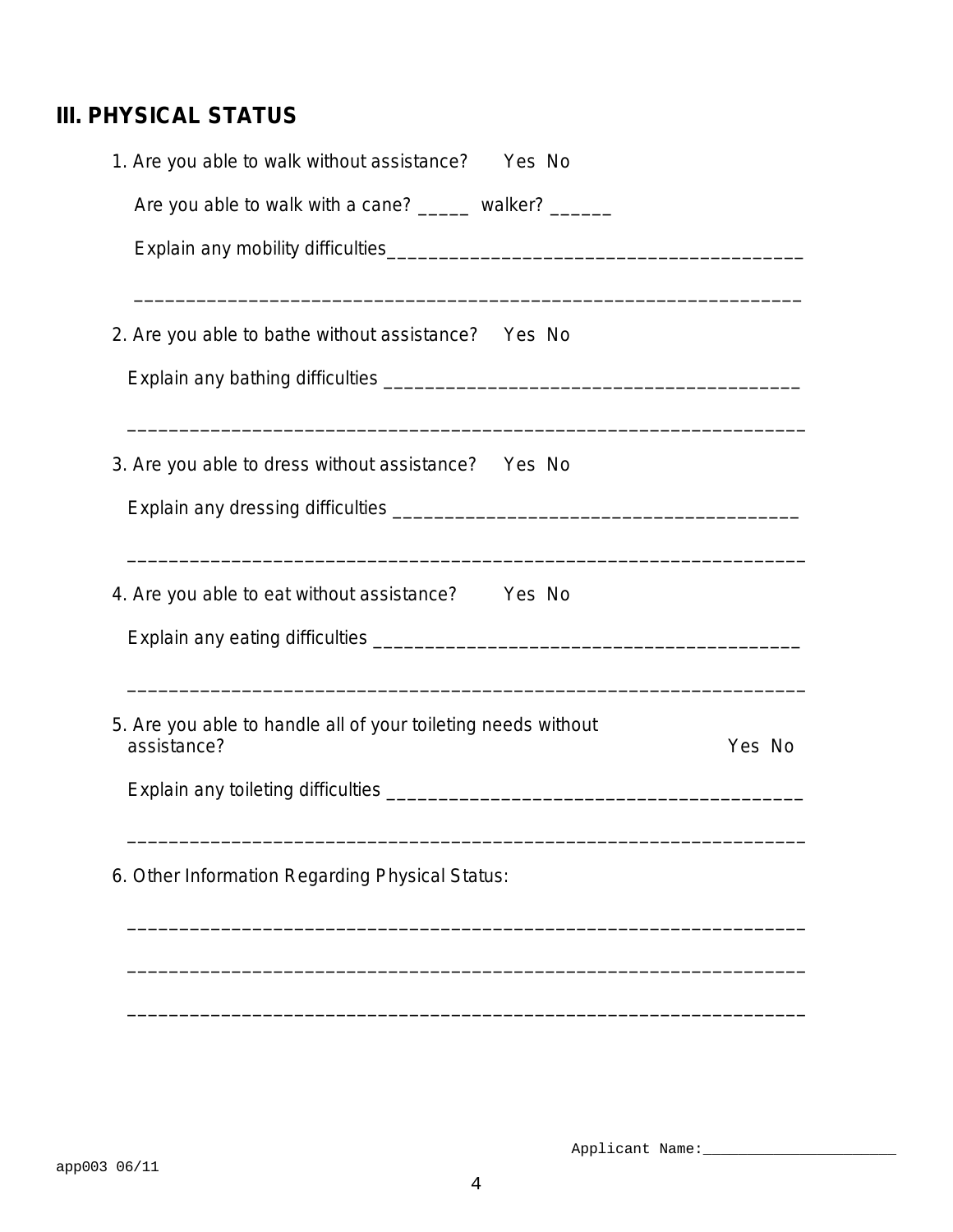## **IV. FINANCIAL INFORMATION**

1. HOUSEHOLD INCOME *(Please write YES or NO in every space provided below. Fill in monthly amounts as applicable.)*

| <b>DO YOU RECEIVE?</b> | YES/NO Income Source   | Amount per month |
|------------------------|------------------------|------------------|
|                        | <b>Social Security</b> |                  |
|                        | V A Pension            |                  |
|                        | Retirement/Pension     |                  |
|                        | Old Age Pension        |                  |
|                        | Alimony                |                  |
|                        | SSI                    |                  |
|                        | <b>Rental Property</b> |                  |
|                        | Other                  |                  |
|                        |                        |                  |

Please list any other sources of income: \_\_\_\_\_\_\_\_\_\_\_\_\_\_\_\_\_\_\_\_\_\_\_\_\_\_\_\_\_\_\_\_\_\_\_\_\_\_\_\_\_\_

2. **HOUSEHOLD ASSETS** *(Please write YES or NO in every space provided below. List amount of asset where applicable.)*

| YES/NO | <b>Asset</b>             | <b>Asset Value</b>                                                                                                   |
|--------|--------------------------|----------------------------------------------------------------------------------------------------------------------|
|        | Checking Account(s)      |                                                                                                                      |
|        | Savings Account(s)       |                                                                                                                      |
|        | Cds                      | the control of the control of the control of the                                                                     |
|        | <b>Stocks</b>            |                                                                                                                      |
|        | <b>Bonds</b>             |                                                                                                                      |
|        | <b>IRAs</b>              | <u> 1989 - Johann Stein, mars an deutscher Stein und der Stein und der Stein und der Stein und der Stein und der</u> |
|        | <b>Installment Notes</b> | <u> 1989 - Johann John Stone, market francuski filozof (</u>                                                         |
|        | Property                 | <u> 1989 - Johann John Stone, market francuski filozof (</u>                                                         |
|        | <b>Money Market</b>      | <u> 1980 - Jan Barbara, manazarta bashkar a shekara tsh</u>                                                          |
|        | Other_________________   |                                                                                                                      |
|        |                          |                                                                                                                      |

Applicant Name: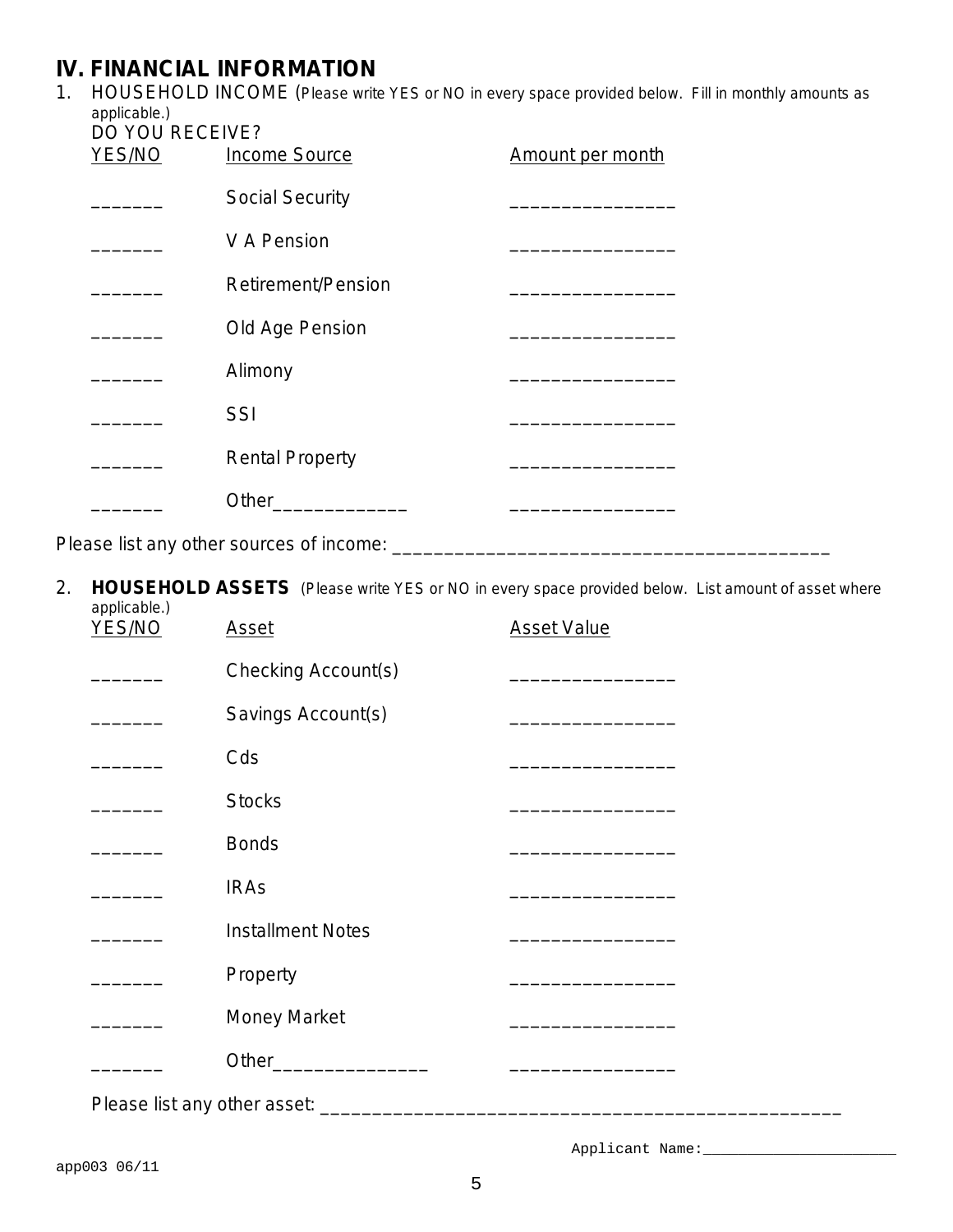For each source of income and each source of assets, fill in a Verification Form (address of the institution, account number (if applicable) and your signature only), return all of them to the office with your application.

\*\*\*\*\*\*\*\*\*\*\*\*\*\*\*\*\*\*\*\*\*\*\*\*\*\*\*\*\*\*\*\*\*\*\*\*\*\*\*\*\*\*\*\*\*\*\*\*\*\*\*\*\*\*\*\*\*\*\*\*\*\*\*\*\*\*\*\*\*\*\*\*\*\*\*

Case Manager Name\_\_\_\_\_\_\_\_\_\_\_\_\_\_\_\_\_\_\_\_\_\_\_\_\_\_\_\_\_

Phone Number\_\_\_\_\_\_\_\_\_\_\_\_\_\_\_\_\_\_\_\_\_\_\_\_\_\_\_\_\_\_\_\_\_\_

County\_\_\_\_\_\_\_\_\_\_\_\_\_\_\_\_\_\_\_\_\_\_\_\_\_\_\_\_\_\_\_\_\_\_\_\_\_\_\_\_

I hereby certify that all information contained on this application is correct and complete to the best of my knowledge and that any misrepresentation of material will result in my being ineligible for admission.

I agree to give The Granville Assisted Living Center the authority to investigate any income and/or asset sources necessary to determine eligibility and to verify the above stated information.

| <b>Applicant's Signature</b>       | Date        |
|------------------------------------|-------------|
| <b>Responsible Party Signature</b> | <b>Date</b> |

It is illegal to discriminate against any person based on race, religion, sex, national origin, familial status or handicap.

EQUAL HOUSING OPPORTUNITY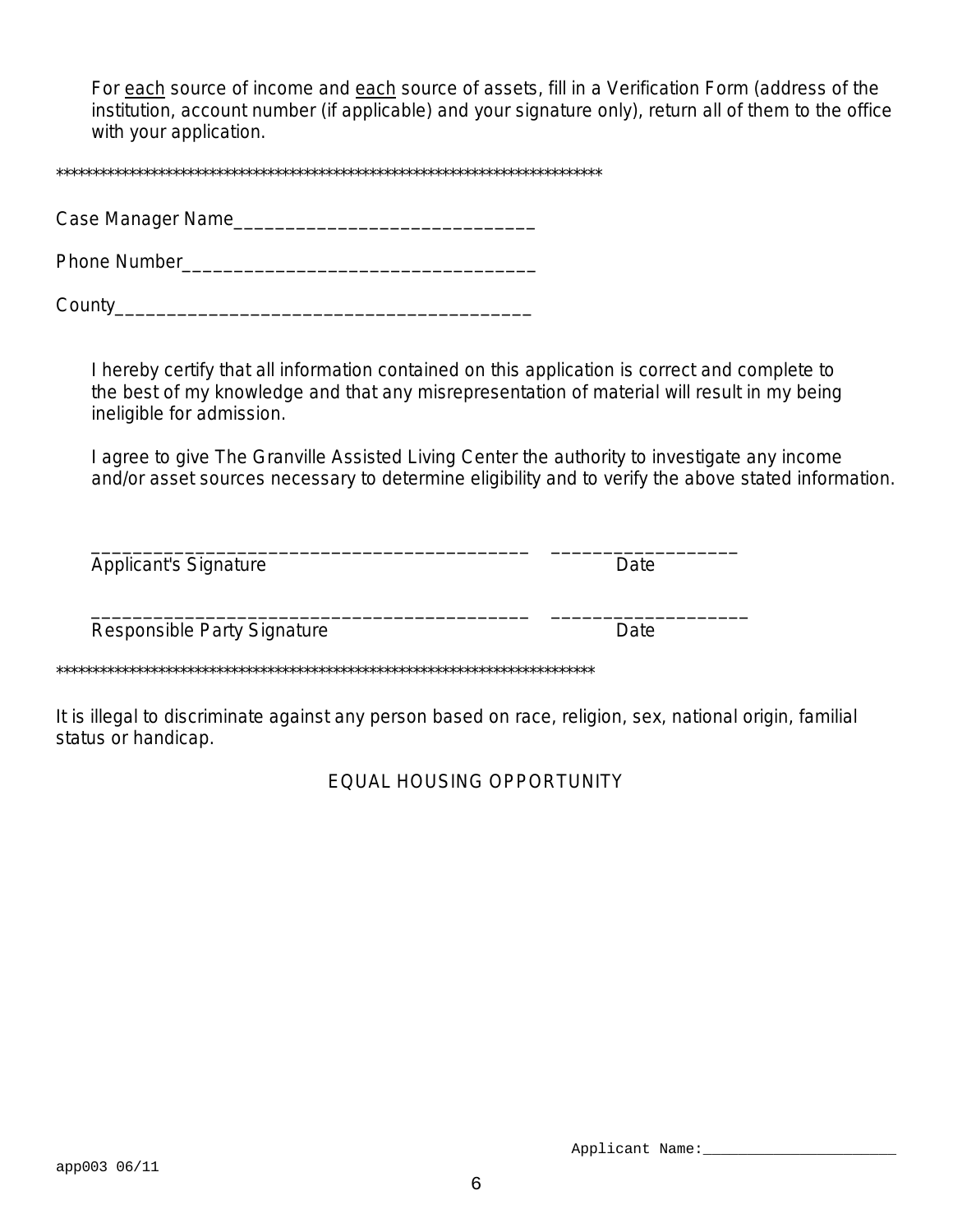## **THE GRANVILLE ASSISTED LIVING CENTER 1325 VANCE Street LAKEWOOD, CO 80214 (303) 247-4400 Fax (303) 274-4100**

## **Applicant's Consent to Release Medical Information**

 I hereby authorize any physician, clinic or hospital to answer fully any request from The Granville Assisted Living Center for medical or psycho-social information concerning me as an applicant or while I am a Resident.

 $\mathcal{L}_\text{max}$  , and the contract of the contract of the contract of the contract of the contract of the contract of the contract of the contract of the contract of the contract of the contract of the contract of the contr

Printed Name

 $\mathcal{L}_\text{max}$  , and the contract of the contract of the contract of the contract of the contract of the contract of the contract of the contract of the contract of the contract of the contract of the contract of the contr Signature Date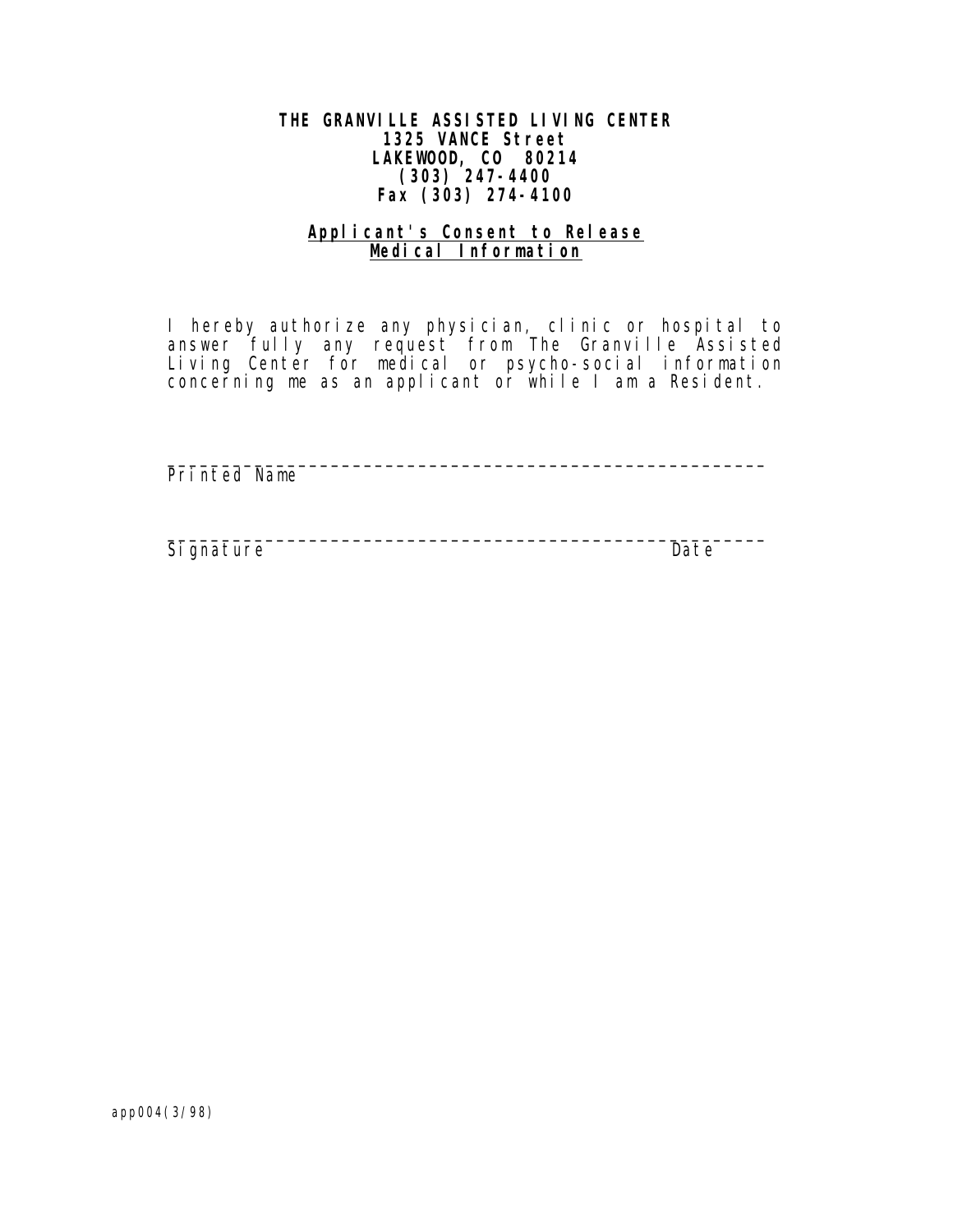## **Instructions for Income/Asset Verification**

Enclosed with your application are several Verification Forms for various sources of income and various assets. These forms must be completed by a third party. **DO NOT FILL IN THE AMOUNTS** of income or assets on any of these sheets.

## **On the verification sheets, do the following items only:**

1. Complete the name and address for the institution at the top of the applicable sheets.

## 2. Complete **account type** and **account numbers** where applicable**. PLEASE DO NOT include financial amounts or interest rates.**

- 3. Include Name of Recipient and Social Security number, where applicable.
- 4. Sign and date the authorization form (below the dotted line) to allow the release of information to The Granville. It is best if the authorization is signed by the applicant directly rather than a POA or other responsible party. **For Social Security authorization, it is mandatory that the release authorization is signed by the applicant.** Social Security will not accept a POA signature. The Granville can accept the award letter from the SSA as verification of income.

DO NOT fill in any other blanks. DO NOT sign the line "Verified By:" These items are to be completed by the institution itself. Return the verification Forms directly to The Granville Assisted Living Center. When returning the application and verification, please include a most recent copy of the following items:

- 1. Last month's bank Statement, showing deposits, withdrawals and final balance.
- 2. Exhibit E/ Asset Certification form completed with amounts and signature from applicant or POA.
- 3. Broker statements for stocks, bonds, mutual funds.
- 4. Appraisals or most recent property tax bill for any property owned by the applicant.
- 5. Any document proving asset value for any other asset.
- 6. For income sources such as rent or loan payments, a copy of the lease or promissory note.

If you have any questions regarding income and asset verification, please contact the Financial Analyst at The Granville Assisted Living Center, 274-4400.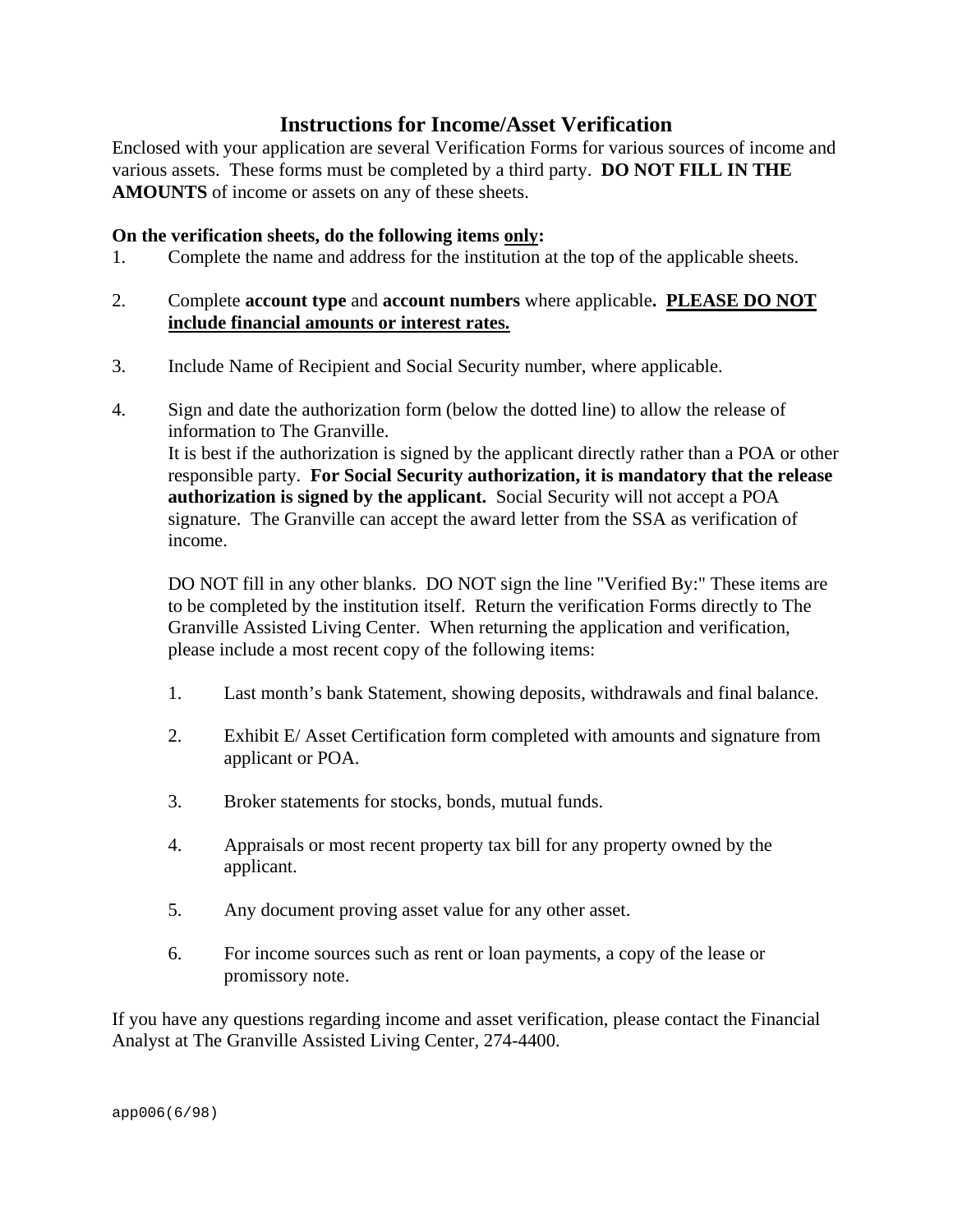Form Approved OMB No. 0960-0566

## Social Security Administration Consent for Release of Information

## TO: Social Security Administration

Name Date of Birth Social Security Number

I authorize the Social Security Administration to release information or records about me to:

NAME ADDRESS

I want this information released because,

(There may be a charge for releasing information.)

Please release the following information:

Social Security Number

- ldentifying information (includes date and place of birth, parents' names)
- Monthly Social Security benefit amount
- **Monthly Supplemental Security Income payment amount**
- Later information about benefits/payments I received from to to the to the state of the state of the state of the state of the state of the state of the state of the state of the state of the state of the state of the stat
- Later information about my Medicare claim/coverage from to to (specify)

- Medical records
- Record(s) from my file (specify)
	- Other (specity)

I am the individual to whom the information/record applies or that person's parent (if a minor) or legal guardian. I know that if I make any representation which I know is false to obtain information from Social Security records, I could be punished by a fine or imprisonment or both,

**ANGEL ANGELES COMPANY** 

Signature:

| (Show signatures, names, and addresses of two people if signed by mark.) |               |  |
|--------------------------------------------------------------------------|---------------|--|
| Date:                                                                    | Relationship: |  |

Form SSA-3288 (5-2007) EF (5-2007)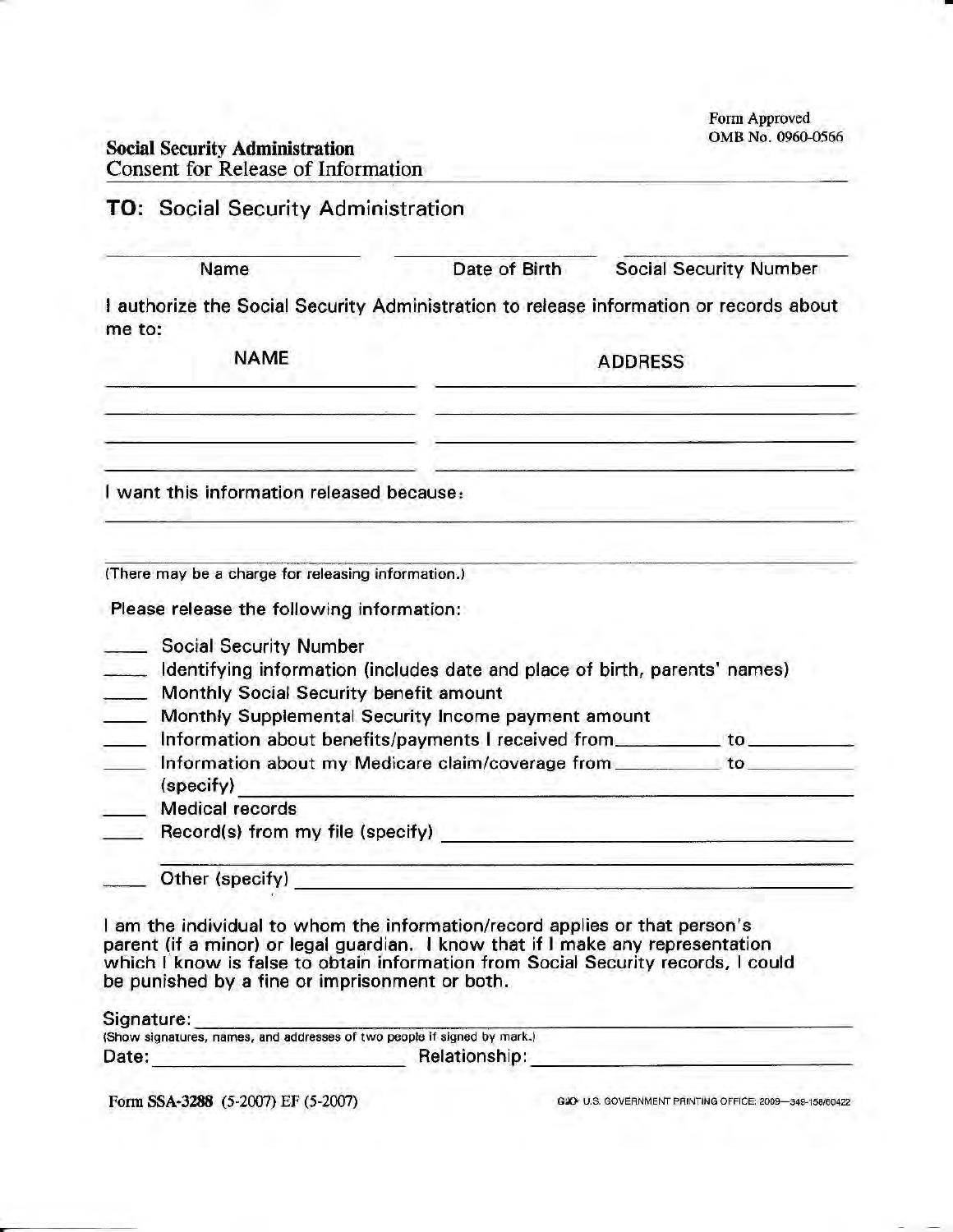#### **THE GRANVILLE ASSISTED LIVING CENTER 1325 VANCE STREET Lakewood, CO 80214 (303) 274-4400 Fax (303) 274-4100**

**Verification Form for Stocks and Bonds**

|                                  | $\text{Date:}\underbrace{\hspace{2.5cm}}$                                                                                                                                                                                                                                                         |
|----------------------------------|---------------------------------------------------------------------------------------------------------------------------------------------------------------------------------------------------------------------------------------------------------------------------------------------------|
|                                  |                                                                                                                                                                                                                                                                                                   |
|                                  |                                                                                                                                                                                                                                                                                                   |
|                                  |                                                                                                                                                                                                                                                                                                   |
|                                  | We are required to verify the income of all individuals applying for<br>admission as Residents of The Granville Assisted Living Center for the<br>frail elderly of our community. Laws under which these housing units<br>are financed and administered restrict occupancy to low-income persons. |
|                                  | To comply with this requirement, we ask your cooperation in supplying<br>information regarding the income or assets of the person listed below.<br>This information will be used only in determining their eligibility<br>status and will be held in strict confidence.                           |
|                                  | Your prompt return of the information will be greatly appreciated. A<br>self-addressed envelope is enclosed for your convenience.                                                                                                                                                                 |
| Sincerely,                       |                                                                                                                                                                                                                                                                                                   |
|                                  |                                                                                                                                                                                                                                                                                                   |
| Joe Whitney<br>Financial Analyst |                                                                                                                                                                                                                                                                                                   |
|                                  |                                                                                                                                                                                                                                                                                                   |
|                                  | Type of Asset Walue of Asset                                                                                                                                                                                                                                                                      |
|                                  |                                                                                                                                                                                                                                                                                                   |
|                                  |                                                                                                                                                                                                                                                                                                   |
|                                  |                                                                                                                                                                                                                                                                                                   |
|                                  |                                                                                                                                                                                                                                                                                                   |
| Verified by:                     |                                                                                                                                                                                                                                                                                                   |
|                                  |                                                                                                                                                                                                                                                                                                   |
|                                  |                                                                                                                                                                                                                                                                                                   |
|                                  |                                                                                                                                                                                                                                                                                                   |
|                                  | Annual Income from Asset<br>I hereby authorize you to release confidential information as                                                                                                                                                                                                         |

Signature Date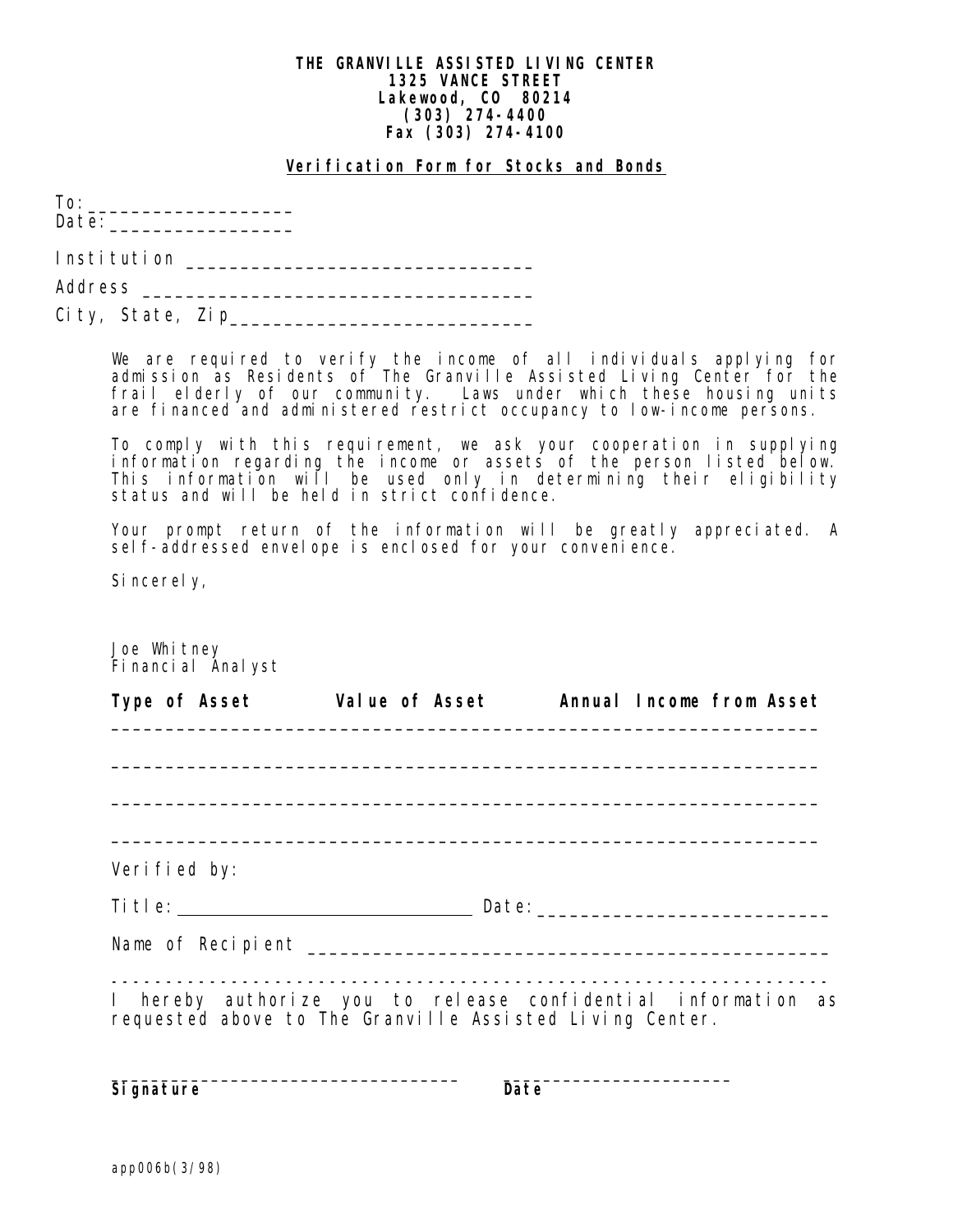## **THE GRANVILLE ASSISTED LIVING CENTER 1325 VANCE STREET Lakewood, CO 80214 (303) 274-4400 Fax (303) 274-4100**

#### **Verification Form for Pensions**

To: \_\_\_\_\_\_\_\_\_\_\_\_\_\_\_\_\_\_\_\_\_\_\_\_\_\_\_\_\_\_\_\_\_\_\_ Date \_\_\_\_\_\_\_\_\_\_\_\_\_\_\_\_\_\_\_\_

Institution \_\_\_\_\_\_\_\_\_\_\_\_\_\_\_\_\_\_\_\_\_\_\_\_\_\_\_\_\_\_

Address \_\_\_\_\_\_\_\_\_\_\_\_\_\_\_\_\_\_\_\_\_\_\_\_\_\_\_\_\_\_\_\_\_\_

City, State, Zip\_\_\_\_\_\_\_\_\_\_\_\_\_\_\_\_\_\_\_\_\_\_\_\_\_\_

We are required to verify the income of all individuals applying for admission as Residents of The Granville Assisted Living Center for the frail elderly of our community. Laws under which these housing units are financed and administered restrict occupancy to low-income persons.

To comply with the requirement, we ask your cooperation in supplying information regarding the income or assets of the person listed below. This information will be used only in determining their eligibility status and will be held in strict confidence.

Your prompt return of the information will be greatly appreciated. A self-addressed envelope is enclosed for your convenience.

Sincerely,

Joe Whitney Financial Analyst

## **Pension Information**

| Name of Recipient                                                                                                                                                                                                              |                      |
|--------------------------------------------------------------------------------------------------------------------------------------------------------------------------------------------------------------------------------|----------------------|
| Title: The contract of the contract of the contract of the contract of the contract of the contract of the contract of the contract of the contract of the contract of the contract of the contract of the contract of the con | Date:                |
|                                                                                                                                                                                                                                |                      |
| Is an increase planned in the next 90 days? ___No ___Yes<br>If yes, when?______________ Please give amount: \$                                                                                                                 |                      |
| Effective Date of Current Amount                                                                                                                                                                                               | $\frac{1}{\sqrt{2}}$ |
| Current Monthly Gross Amount of Pension                                                                                                                                                                                        | \$                   |

----------------------------------------------------------------- I hereby authorize you to release confidential information as requested above to The Granville Assisted Living Center.

#### **Signature Date**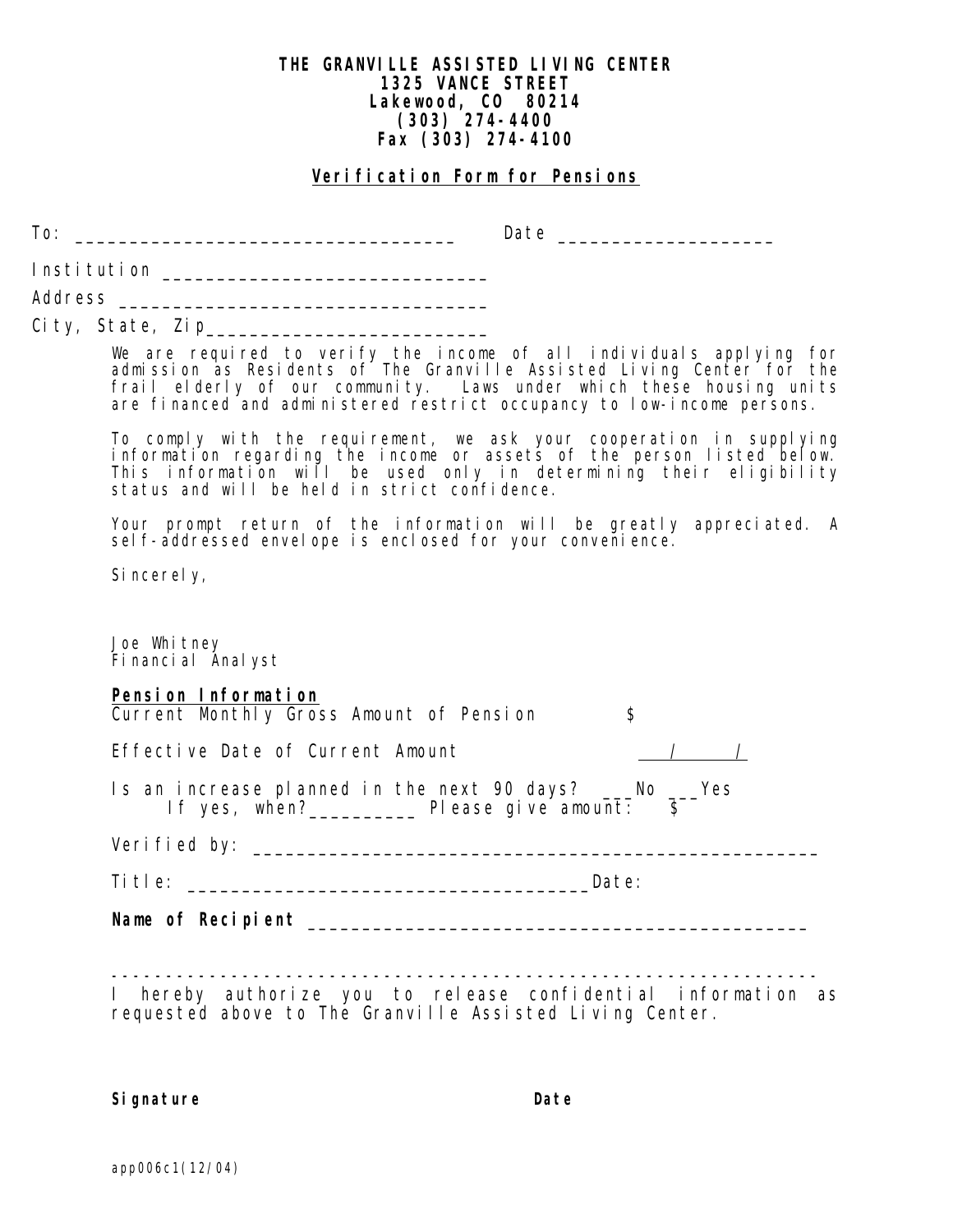#### **THE GRANVILLE ASSISTED LIVING CENTER 1325 VANCE STREET Lakewood, CO 80214(303) 274-4400 Fax (303) 274-4100**

## **Verification Form for Annuities**

 $To: \begin{tabular}{c} \hline \end{tabular}$ 

| City, State, Zip Particular City, State, 2014<br>We are required to verify the income of all individuals applying for<br>admission as Residents of The Granville Assisted Living Center for the<br>frail elderly of our community. Laws under which these housing units<br>are financed and administered restrict occupancy to low-income persons.<br>To comply with the requirement, we ask your cooperation in supplying<br>information regarding the income or assets of the person listed below.<br>This information will be used only in determining their eligibility<br>status and will be held in strict confidence.<br>Your prompt return of the information will be greatly appreciated. A<br>self-addressed envelope is enclosed for your convenience.<br>Sincerely,<br>Joe Whitney |
|------------------------------------------------------------------------------------------------------------------------------------------------------------------------------------------------------------------------------------------------------------------------------------------------------------------------------------------------------------------------------------------------------------------------------------------------------------------------------------------------------------------------------------------------------------------------------------------------------------------------------------------------------------------------------------------------------------------------------------------------------------------------------------------------|
|                                                                                                                                                                                                                                                                                                                                                                                                                                                                                                                                                                                                                                                                                                                                                                                                |
|                                                                                                                                                                                                                                                                                                                                                                                                                                                                                                                                                                                                                                                                                                                                                                                                |
|                                                                                                                                                                                                                                                                                                                                                                                                                                                                                                                                                                                                                                                                                                                                                                                                |
|                                                                                                                                                                                                                                                                                                                                                                                                                                                                                                                                                                                                                                                                                                                                                                                                |
|                                                                                                                                                                                                                                                                                                                                                                                                                                                                                                                                                                                                                                                                                                                                                                                                |
| Financial Analyst                                                                                                                                                                                                                                                                                                                                                                                                                                                                                                                                                                                                                                                                                                                                                                              |
| Annuity Information<br>Current Monthly Gross Amount of Annuity \$                                                                                                                                                                                                                                                                                                                                                                                                                                                                                                                                                                                                                                                                                                                              |
| Effective Date of Current Amount<br>$\frac{1}{\sqrt{2}}$                                                                                                                                                                                                                                                                                                                                                                                                                                                                                                                                                                                                                                                                                                                                       |
| Is an increase planned in the next 90 days? ___No ___Yes<br>If yes, when? Please give amount: $\frac{1}{5}$                                                                                                                                                                                                                                                                                                                                                                                                                                                                                                                                                                                                                                                                                    |
|                                                                                                                                                                                                                                                                                                                                                                                                                                                                                                                                                                                                                                                                                                                                                                                                |
| Title:                       Date:                                                                                                                                                                                                                                                                                                                                                                                                                                                                                                                                                                                                                                                                                                                                                             |
| Name of Recipient that the contract of the contract of the contract of the contract of the contract of the contract of the contract of the contract of the contract of the contract of the contract of the contract of the con                                                                                                                                                                                                                                                                                                                                                                                                                                                                                                                                                                 |
|                                                                                                                                                                                                                                                                                                                                                                                                                                                                                                                                                                                                                                                                                                                                                                                                |
| <u>. 2002 – 2002 – 2002 – 2002 – 2002 – 2002 – 2002 – 200</u><br>I hereby authorize you to release confidential information as                                                                                                                                                                                                                                                                                                                                                                                                                                                                                                                                                                                                                                                                 |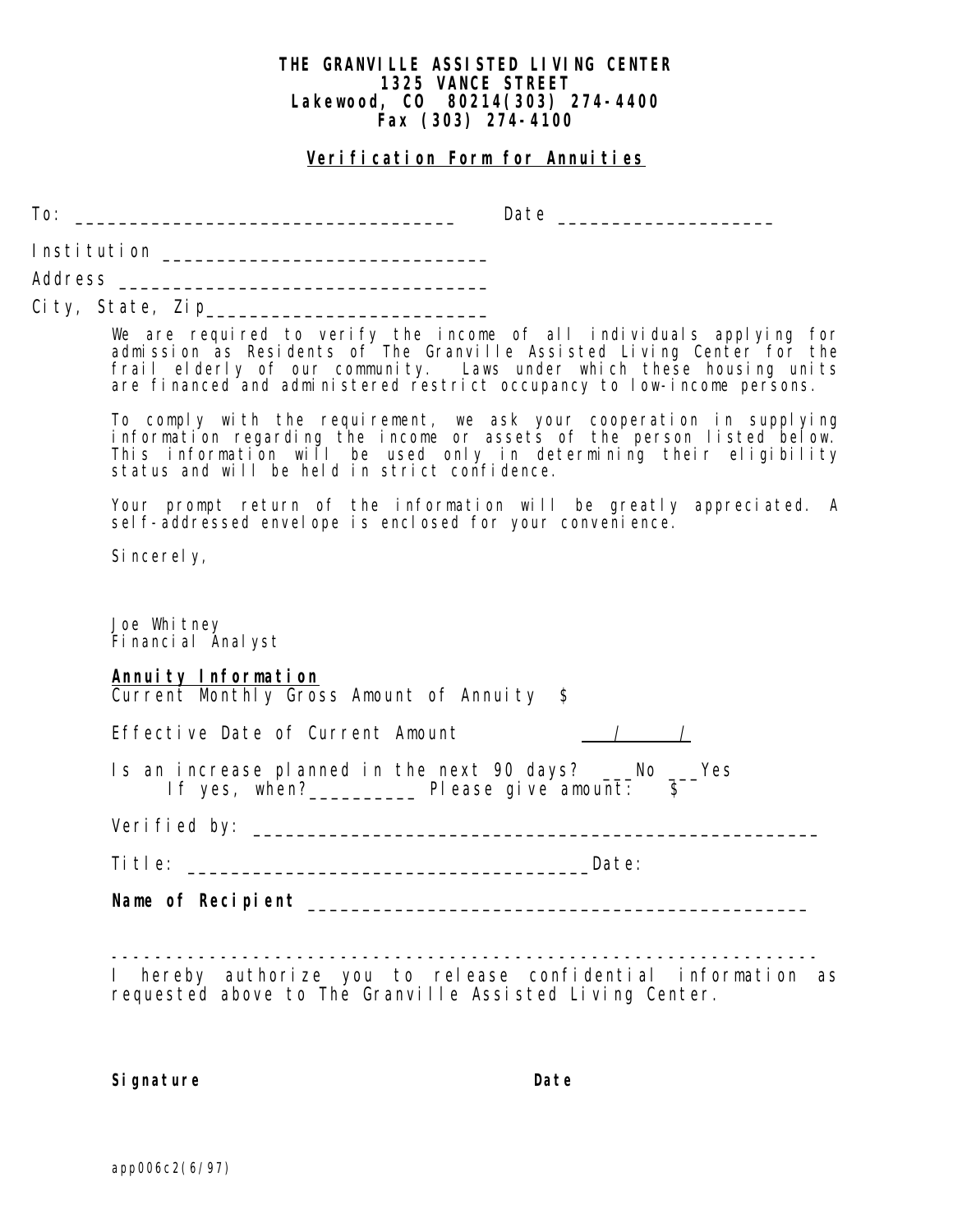## **THE GRANVILLE ASSISTED LIVING CENTER 1325 VANCE STREET Lakewood, CO 80214 (303) 274-4400 Fax (303) 274-4100**

#### **Verification Form for Public Assistance**

Date \_\_\_\_\_\_\_\_\_\_\_\_\_\_\_\_\_\_\_\_\_\_\_\_\_\_\_\_\_\_\_\_\_\_

Department of Social Services Address \_\_\_\_\_\_\_\_\_\_\_\_\_\_\_\_\_\_\_\_\_\_\_\_\_\_\_\_\_\_\_

\_\_\_\_\_\_\_\_\_\_\_\_\_\_\_\_\_\_\_\_\_\_\_\_\_\_\_\_\_\_\_\_\_\_\_\_\_\_\_

We are required to verify the income of all individuals applying for admission as Residents of The Granville Assisted Living Center for the frail elderly of our community. Laws under which these housing units are financed and administered restrict occupancy to low-income persons.

To comply with the requirement, we ask your cooperation in supplying information regarding the income or assets of the person listed below. This information will be used only in determining their eligibility status and will be held in strict confidence.

Your prompt return of the information will be greatly appreciated. A selfaddressed envelope is enclosed for your convenience.

Sincerely,

Joe Whitney Financial Analyst

| Old Age Pension (OAP) Monthly Amount                                                                                      | $\ddot{\mathsf{S}}$<br><u> 1980 - Jan Stein Stein Stein Stein Stein Stein Stein Stein Stein Stein Stein Stein Stein Stein Stein Stein S</u>                                                                                                                                                                                                                         |  |
|---------------------------------------------------------------------------------------------------------------------------|---------------------------------------------------------------------------------------------------------------------------------------------------------------------------------------------------------------------------------------------------------------------------------------------------------------------------------------------------------------------|--|
| Aid to the Needy and Disabled (AND) Monthly Amt. \$ _____________                                                         |                                                                                                                                                                                                                                                                                                                                                                     |  |
| Aid to the Blind Monthly Amount                                                                                           | $\uparrow$ $\qquad$                                                                                                                                                                                                                                                                                                                                                 |  |
| Home Care Allowance (HCA)                                                                                                 | $\frac{1}{2}$ $\frac{1}{2}$ $\frac{1}{2}$ $\frac{1}{2}$ $\frac{1}{2}$ $\frac{1}{2}$ $\frac{1}{2}$ $\frac{1}{2}$ $\frac{1}{2}$ $\frac{1}{2}$ $\frac{1}{2}$ $\frac{1}{2}$ $\frac{1}{2}$ $\frac{1}{2}$ $\frac{1}{2}$ $\frac{1}{2}$ $\frac{1}{2}$ $\frac{1}{2}$ $\frac{1}{2}$ $\frac{1}{2}$ $\frac{1}{2}$ $\frac{1}{2}$                                                 |  |
| Supplemental Security Income                                                                                              | $\begin{picture}(20,20) \put(0,0){\vector(1,0){100}} \put(15,0){\vector(1,0){100}} \put(15,0){\vector(1,0){100}} \put(15,0){\vector(1,0){100}} \put(15,0){\vector(1,0){100}} \put(15,0){\vector(1,0){100}} \put(15,0){\vector(1,0){100}} \put(15,0){\vector(1,0){100}} \put(15,0){\vector(1,0){100}} \put(15,0){\vector(1,0){100}} \put(15,0){\vector(1,0){100}} \$ |  |
| Other Income (Specify) ______________________                                                                             | $\frac{1}{2}$ $\frac{1}{2}$ $\frac{1}{2}$ $\frac{1}{2}$ $\frac{1}{2}$ $\frac{1}{2}$ $\frac{1}{2}$ $\frac{1}{2}$ $\frac{1}{2}$ $\frac{1}{2}$ $\frac{1}{2}$ $\frac{1}{2}$ $\frac{1}{2}$ $\frac{1}{2}$ $\frac{1}{2}$ $\frac{1}{2}$ $\frac{1}{2}$ $\frac{1}{2}$ $\frac{1}{2}$ $\frac{1}{2}$ $\frac{1}{2}$ $\frac{1}{2}$                                                 |  |
|                                                                                                                           |                                                                                                                                                                                                                                                                                                                                                                     |  |
| ${\small \texttt{Title:}} \begin{tabular}{c} \texttt{title:} \end{tabular}$                                               |                                                                                                                                                                                                                                                                                                                                                                     |  |
|                                                                                                                           |                                                                                                                                                                                                                                                                                                                                                                     |  |
|                                                                                                                           |                                                                                                                                                                                                                                                                                                                                                                     |  |
| I hereby authorize the release of confidential information as requested above to<br>The Granville Assisted Living Center. |                                                                                                                                                                                                                                                                                                                                                                     |  |

**Signature** Date **Date**